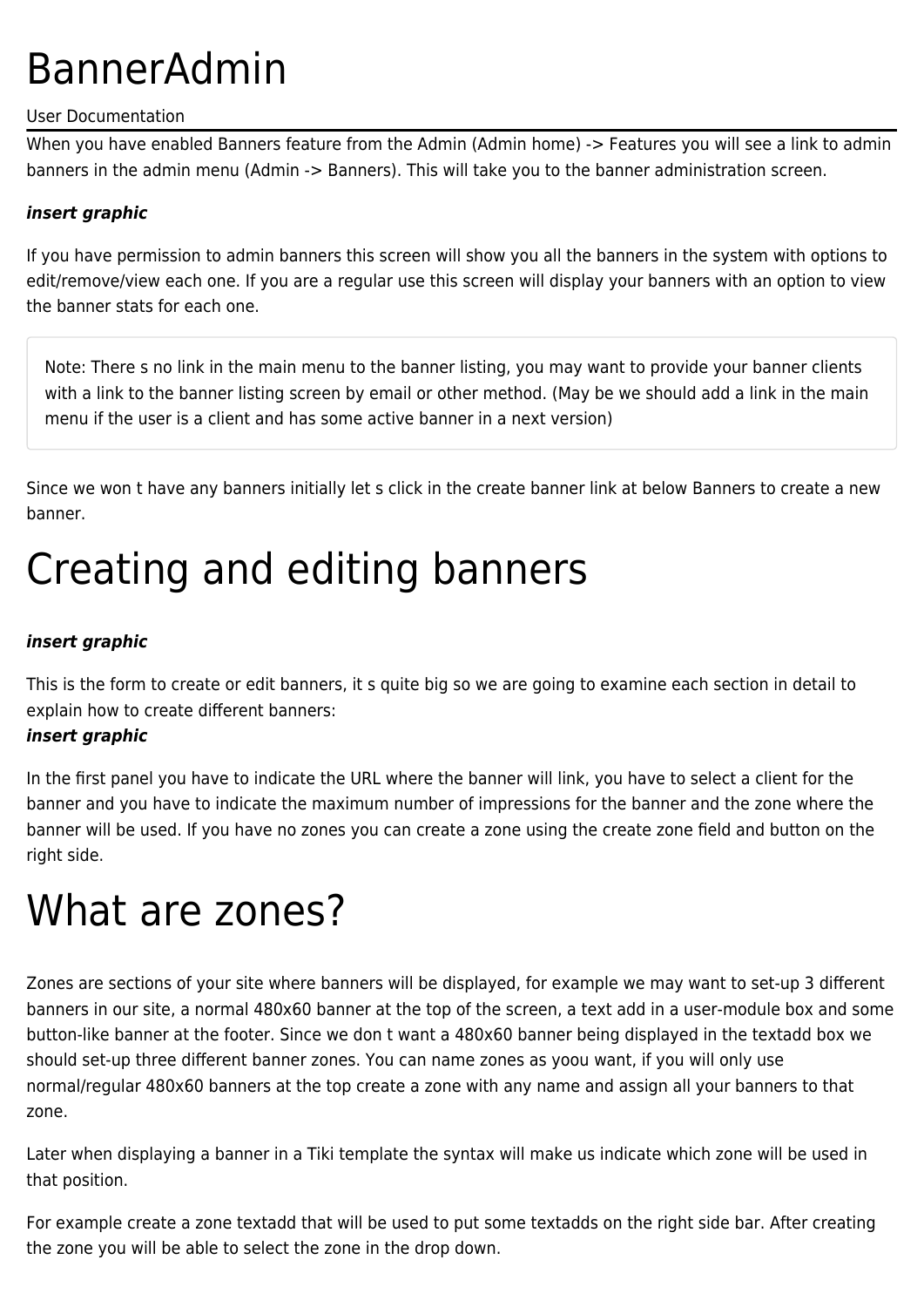Let's examine the next panel

### *insert graphic*

This box can be used to limit the banner lifetime to certain dates, you should enter when the banner will start to be active and when it will stop and check the use dates checkbox in the panel. If use dates is not checked the banner will be active until it has run out of impressions (using the maximum number of impressions in the previous box). If use dates is acti ve the banner will stop if it runs out of impressions or if the current date is not between the dates in this box. This panel is useful, for example to create a special banner for the holidays or a special date.

#### *insert graphic*

In this box you should select the hours when the banner will be active, for example you may want a banner to be displayed only at night or a banner to be displayed between 3pm and 4pm to announce a sports event. This box can limit the weekdays where the banner will be displayed. You may have a banner for Fridays, special banners for the weekends, etc.

#### *insert graphic*

And finally here s where you actually indicate the banner. You have four different banner types and you must select only one to create the banner data. The options are:

- HTML banner
- Image banner
- Fixed URL banner
- Text banner

Each option will be explained as follows:

## HTML banners

HTML banners use a snippet of HTML code, this is very common for banner exchange sites where they will send you (show you) a portion of HTML code that you have to display in order to proceed with the banner exchange. Just paste/enter the HTML code in the text area and make sure the radio button is selecting HTML code to use HTML banners.

**Counting clicks with HTML banners** If you want to count clicks to the banner link in a HTML banner, you can link to the target link http://promo.example.com like this

<a href="banner click.php?id=X&url=http://promo.example.com">Promo.Example.com</a>

where X is the numeric banner ID found in the banner list or in the address field of the "Edit or create banners" page.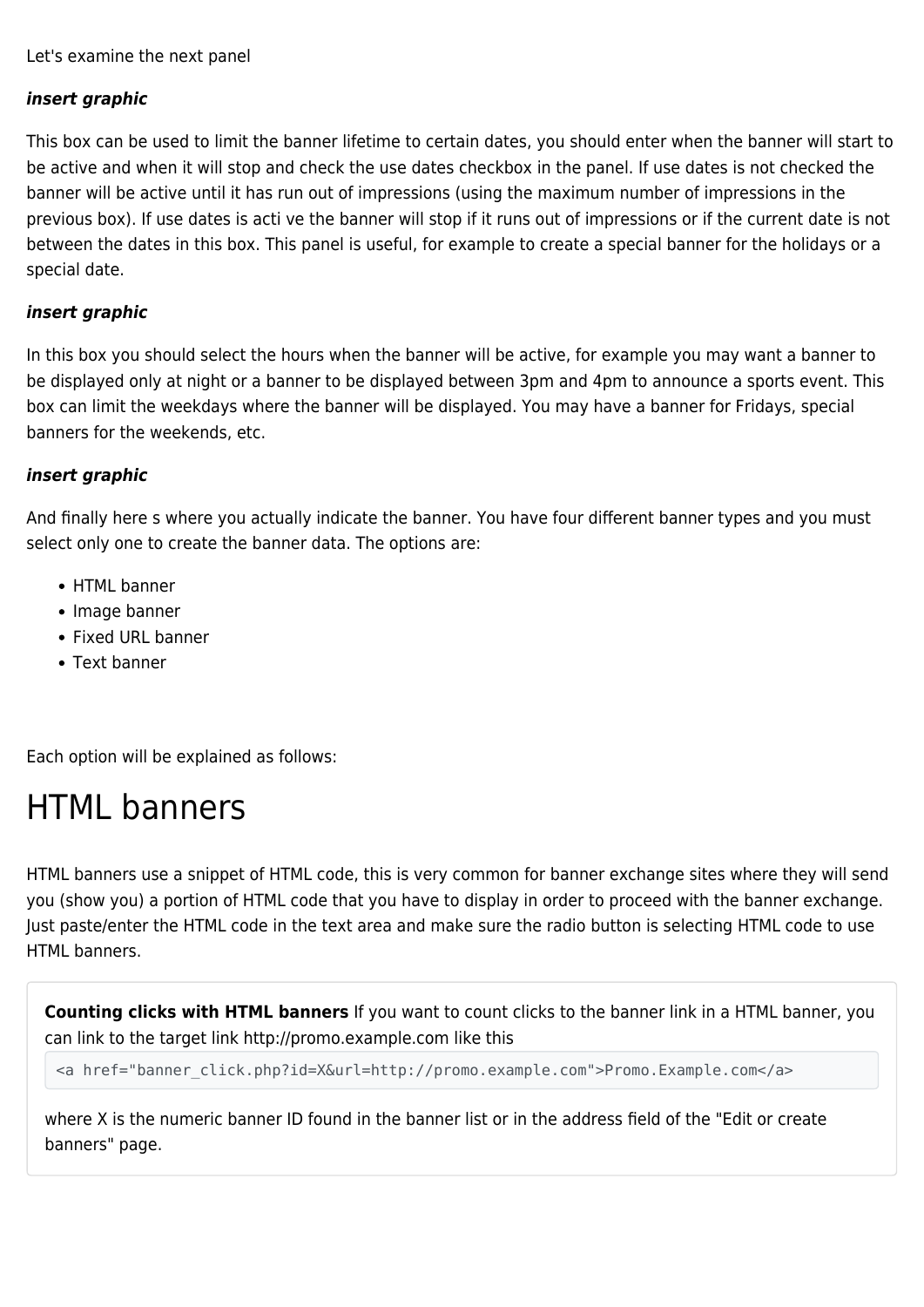## Image banner

An image banner is just an image displayed as a banner linking to the URL you indicated. You should upload the image to be used for the banner. Use the upload box to upload the banner and make sure the radio button is pointing at the Use image option.

## Fixed URL banner

A fixed URL banner is a banner that will be retrieved from a URL, this is typical for dynamic chaning banners, for example [http://bannerserver/mybanner?id=foo](#page--1-0) or something like that. For this option you should enter the banner URL, each time tha banner is selected to be displayed the content will be retrieved from the URL and displayed.

## Text banner

A text banner is just a snippet of text, this is known as text adds which are very common in sites such as Google or Kuro5hin.

For the example enter a couple of textadd banners in the textadd zone.

# Displaying banners

Once you have created your banners you want to display them, you can display a Tiki banner in any Tiki template including user modules system. You have to use the following syntax to include a banner in any template:

{banner zone=foo}

Where zone is the zone to be used. In our example let s create a user module from the user modules screen to display our textadds:

### *insert graphic*

Once created assign the banner to some sidebar:

### *insert graphic*

Now you should have a user module displaying the text add banners at the right side bar, refresh the screen to see how the banners are rotated (if you created more than one add). You now have textadds in your Tiki site just as Google or Kuro5hin!

# Viewing stats

Once banners are running you or your clients (friends) will want to check how they banners are doing in the Tiki system, from the banner listing you will see a link to stats .